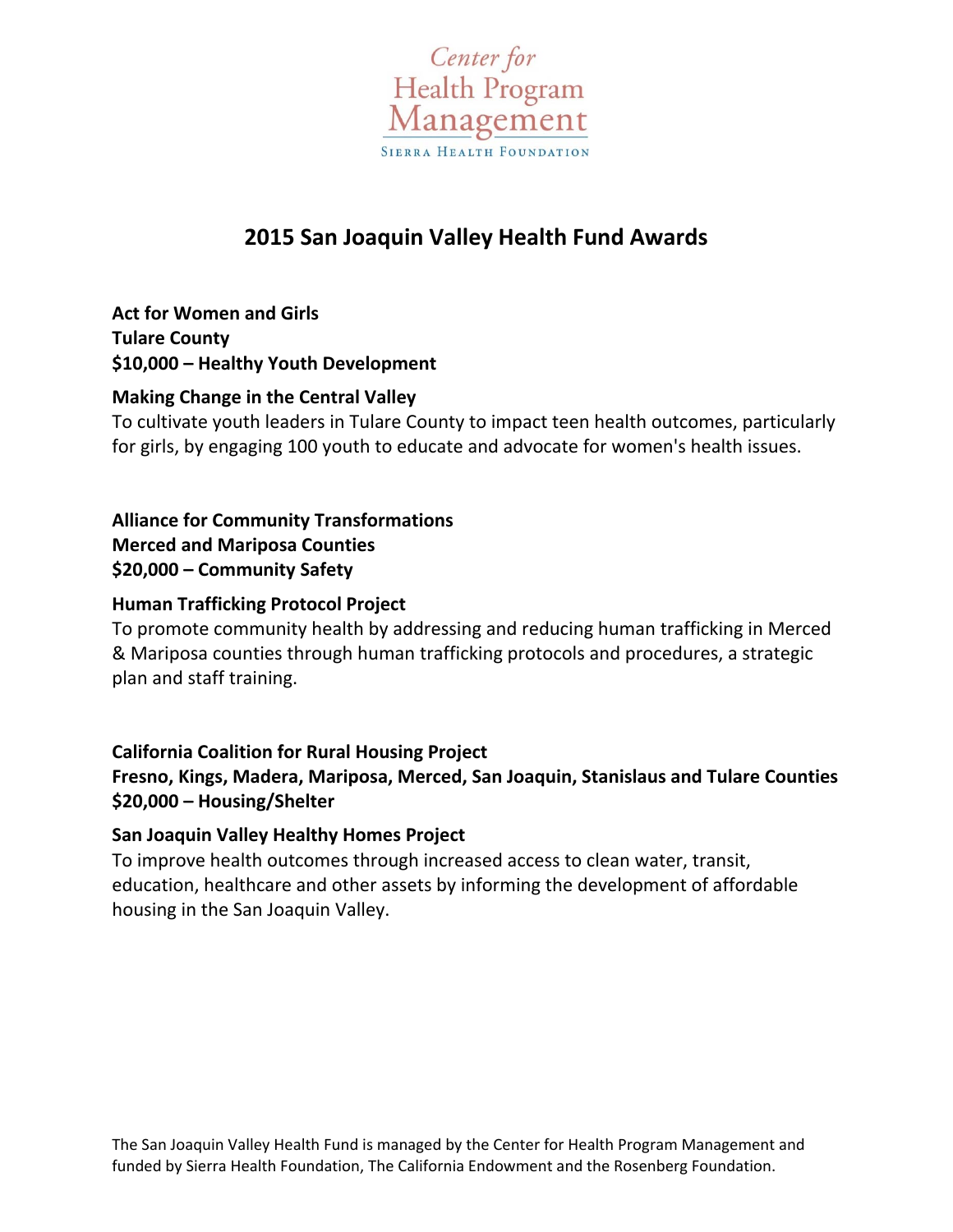# **Center for Multicultural Cooperation Fresno and Madera Counties \$17,490 – Community Safety**

### **Fresno Youth Council for Sustainable Communities – "A Voice for the Homeless" Project**

To engage the Fresno and Madera communities in finding solutions for systemic barriers to shelter and housing for homeless people and build coalitions that support the reduction of these barriers.

**Center on Race Poverty & the Environment Tulare County \$20,000 – Clean Drinking Water**

### **Alpaugh and Allensworth Watershed Improvement Program: Promoting Community Participation**

To provide clean, affordable drinking water by engaging people living in Alpaugh and Allensworth in the planning and implementation of their region's watershed project.

### **Community Partnership for Families of San Joaquin**

**San Joaquin County**

#### **\$20,000 – Healthy Youth Development**

### **Community Partnership for Families YOUTH THRIVE South Stockton Initiative**

To reduce racial and economic disparities among at‐risk youth in South Stockton through youth‐led activities for peaceful interaction and positive relationships between youth, parents and law enforcement.

#### **Community Water Center**

**Regional – Fresno, Kings and Tulare Counties \$20,000 – Clean Drinking Water**

#### **Building Community Power to Advocate for Safe and Clean Drinking Water**

To improve access to safe, affordable drinking water for rural southern San Joaquin Valley communities by building community capacity to participate in drinking water decision‐ and policy‐making processes.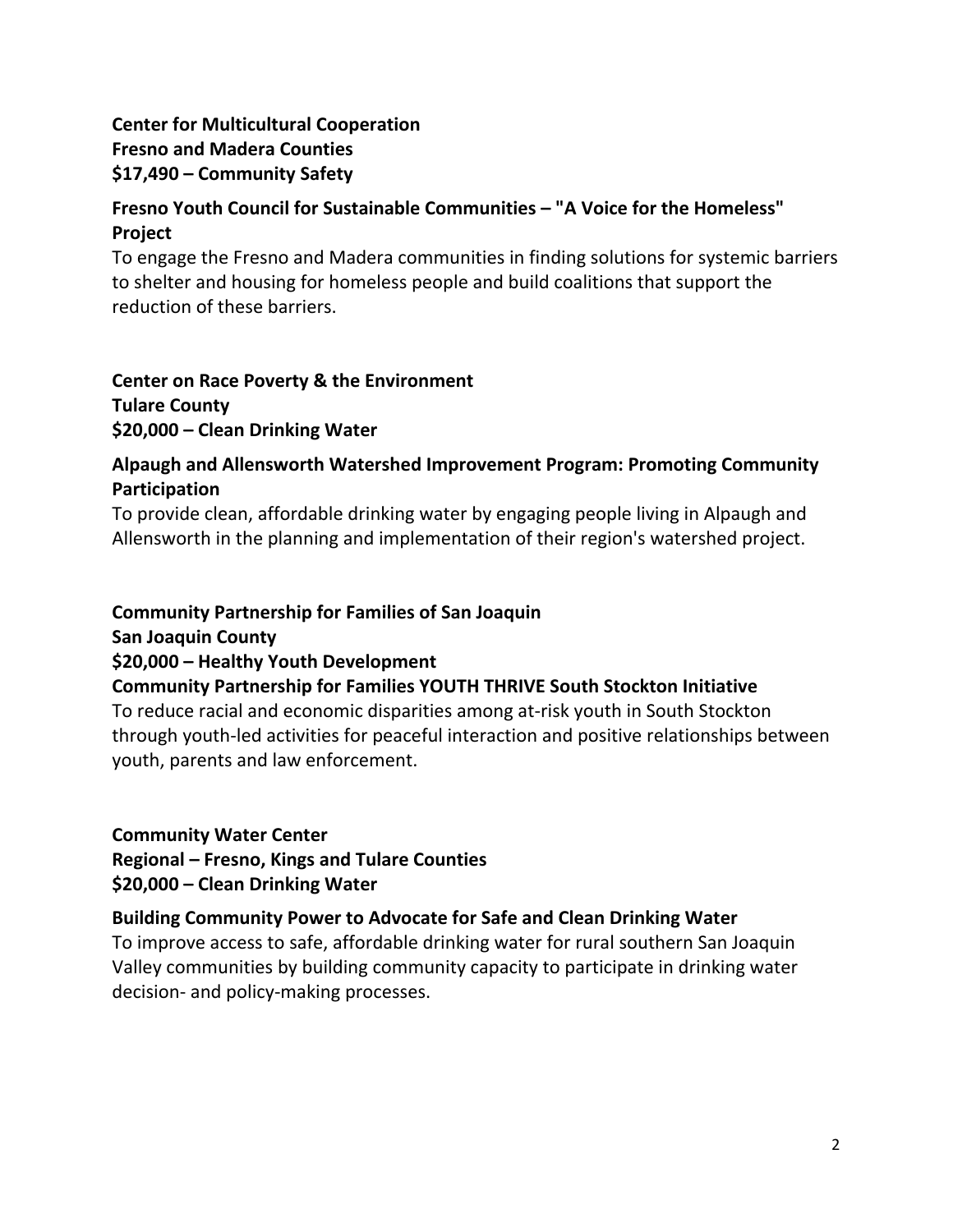### **Congregations Building Community Modesto Stanislaus County \$20,000 – Healthy Youth Development**

### **Reducing Violence and Developing Youth Leadership in Stanislaus County**

To increase educational success for at‐risk youth of color in Modesto by developing a core youth leadership team to engage in community outreach and to advocate for meaningful change.

**CRLA Foundation Stanislaus and Merced Counties \$20,000 – Access to Health Services**

#### **Undocumented and Insured**

To increase community advocacy for statewide solutions for healthcare for undocumented residents while raising awareness of federal immigrant policy related to Medi-Cal eligibility.

### **Dolores C. Huerta Foundation Tulare County \$20,000 – Food Security**

### **Overcoming Health Disparities in the Woodlake Unified School District**

To reduce health disparities caused by poverty and lack of access to healthy food for children in Woodlake through community advocacy, education, leadership training and coalition building.

**Central Valley Immigrant Integration Collaborative (Education and Leadership Foundation) Fresno, Madera, Merced, Stanislaus and Tulare Counties \$20,000 – Immigrant Integration**

### **Immigrant Integration Advocacy in Central Valley Communities**

To promote policies for immigrant integration in communities by strengthening a regional network and training partner organizations to advocate with their local public institutions.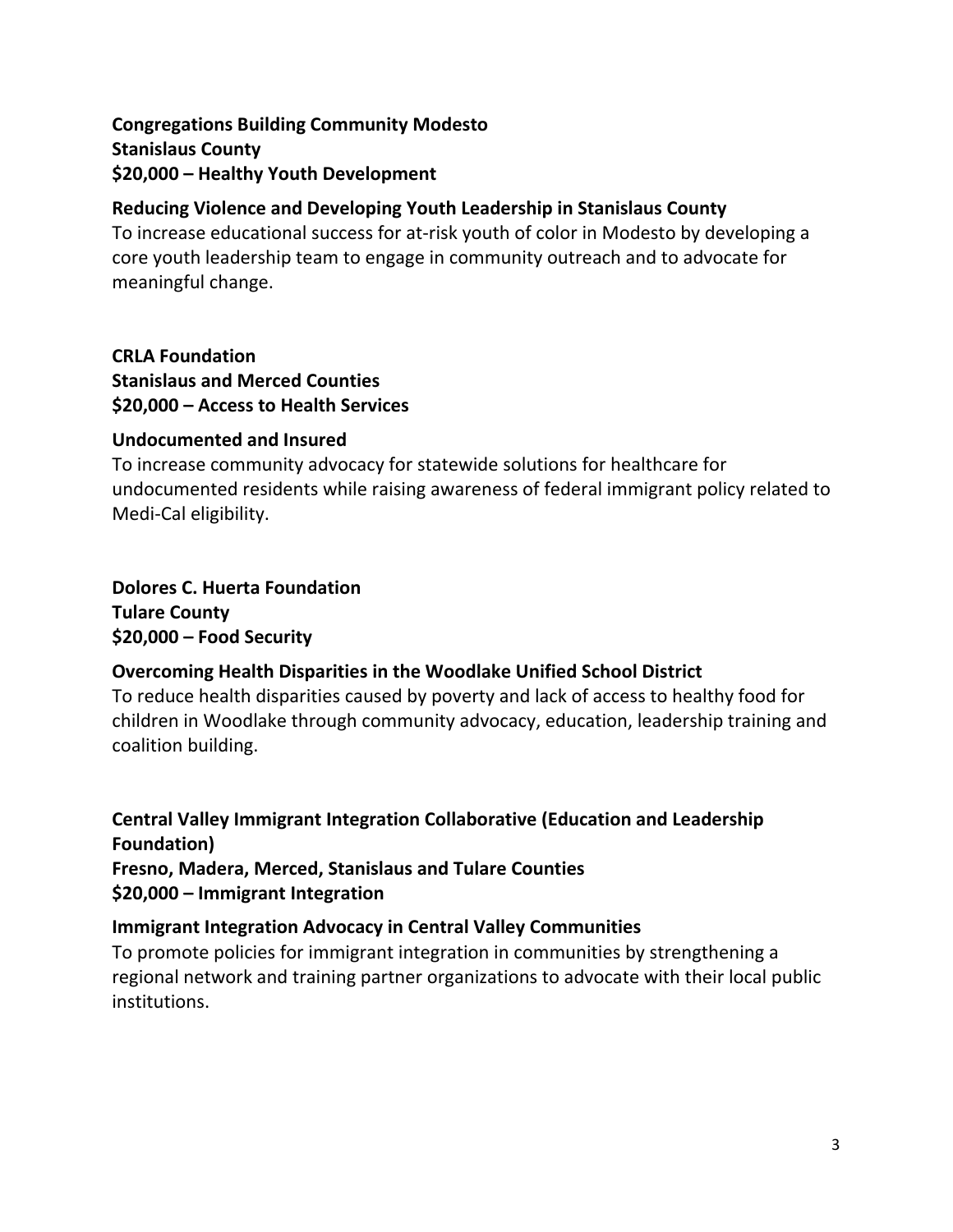### **East Bay Asian Youth Center Fresno County \$17,862 ‐ Education**

#### **Family Learning Center Planning Project**

To improve educational outcomes of Latino and Hmong students in Southeast Fresno by developing a parent leadership network to participate in establishing a comprehensive Family Learning Center.

**Fathers & Families of San Joaquin San Joaquin County \$20,000 – Community Safety**

### **Community‐Based Participatory Policy Analysis**

To address disparities in life and health outcomes for people of color in San Joaquin County by training youth in community organizing and mobilizing to advocate for policy and systems change.

### **First Presbyterian Church Tulare County \$11,990 – Healthy Youth Development**

### **VOCAL CANVAS**

To support student representatives from high schools in Visalia who are working together to create a safe venue for youth voice.

**Focus Forward Fresno County \$11,458 – Employment/Economic Development**

### **Reducing Poverty and Increasing Community Health through Youth Employment**

To improve community health and reduce poverty among youth in Fresno County child welfare or juvenile justice systems through community organizing to increase youth employment opportunities.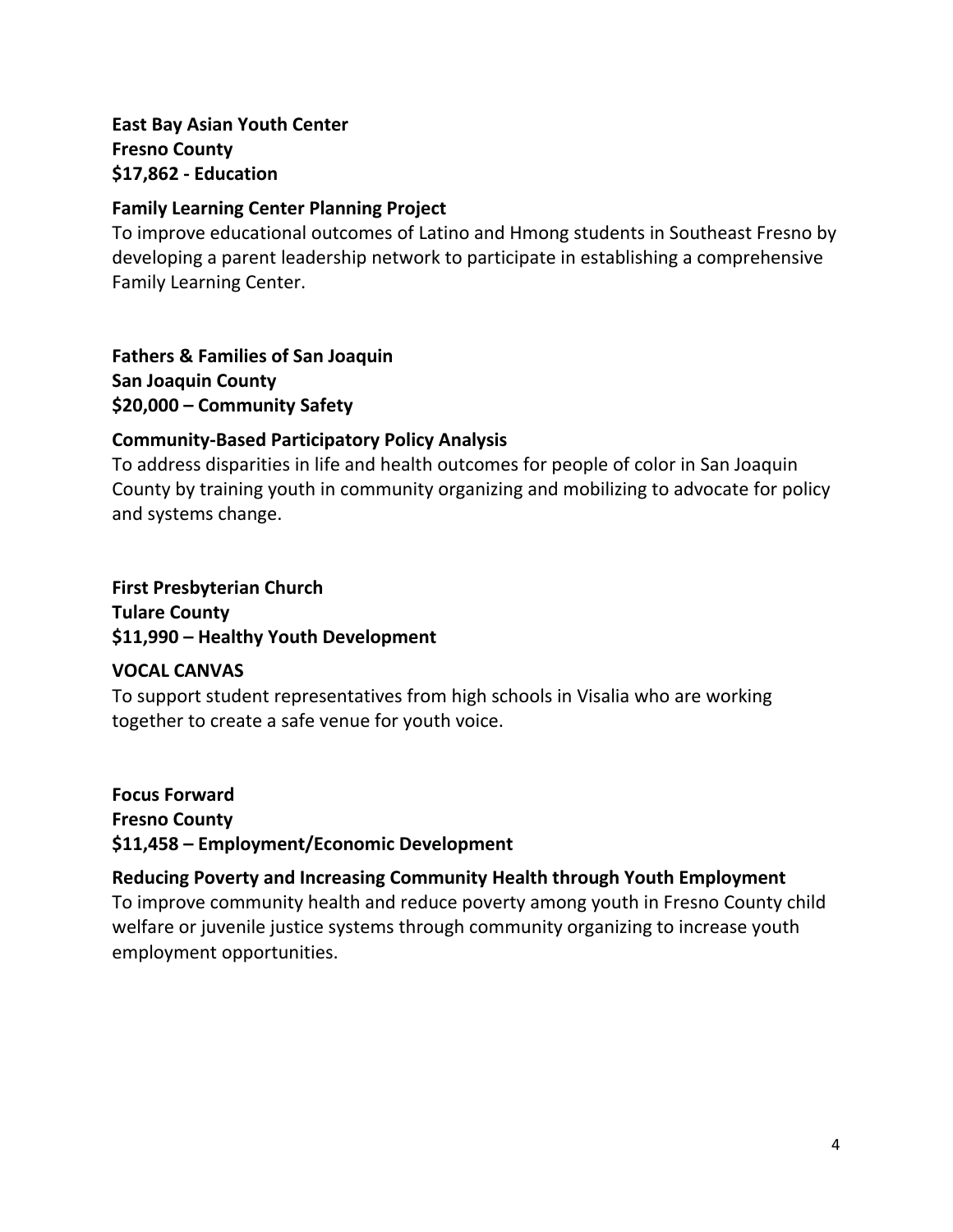### **Immigrant Legal Resource Center Fresno, Madera, Merced, San Joaquin, Stanislaus and Tulare Counties \$20,000 – Access to Health Services**

### **Increasing Immigrant Access to Health Care through Clinic Support and Community Outreach**

To promote immigrant access to health care services by training health and social services providers and immigrants about immigrant eligibility for health care programs.

**Kings Partnership for Prevention, Inc. Kings County \$20,000 – Sustainable Communities**

### **Strategic Prevention in Kings County**

To reduce health disparities in Kings County through community mobilization and development of a preventive strategy addressing social, economic, geographic, political and physical environmental conditions.

### **Madera Coalition for Community Justice Madera County \$20,000 – Healthy Youth Development**

### **Bicycle Rider Planning**

To promote a healthy lifestyle and quality of life by increasing the safety of the City of Madera's transportation system for bicycle riders, increasing cycling and improving the environment.

**Golden Valley Health Center Merced County \$10,000 – Community Safety**

### **Neighbors United for a Better South Merced**

To improve the health and safety of South Merced neighborhoods by building the capacity of local residents to effectively advocate for infrastructure improvement and policy change.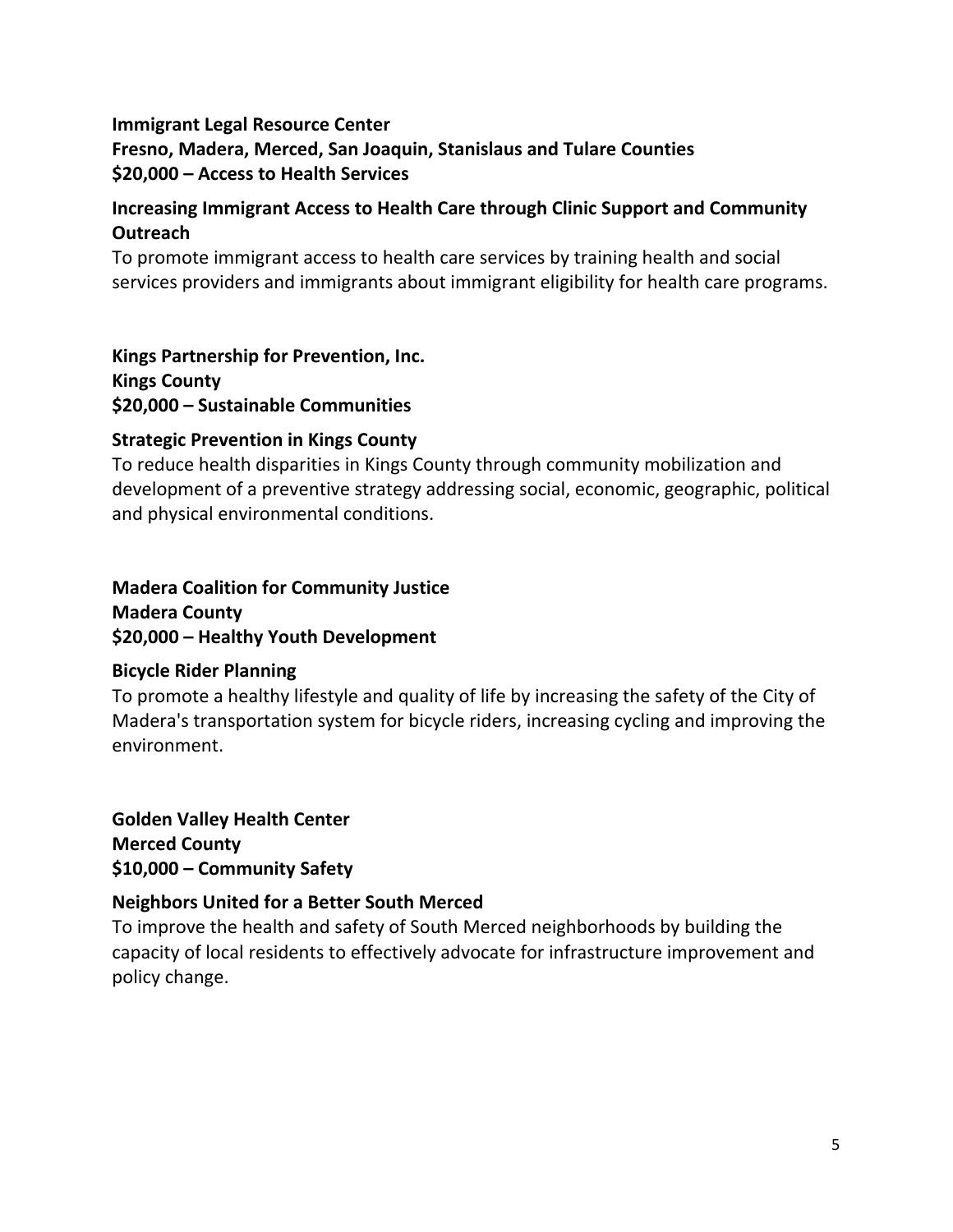# **The Leadership Counsel for Justice and Accountability (Tides Center) Fresno and Tulare Counties \$20,000 – Sustainable Communities**

#### **Building Momentum, Building Community Power**

To address housing needs of low‐income residents in Fresno and Tulare counties by engaging community partners in housing updates and infrastructure service analyses to address needs.

# **Merced Organizing Project**

**Merced County \$20,000 – Healthy Youth Development**

### **Youth 4 Tomorrow (Y4T)**

To advocate for policy change impacting overall health in Merced County by expanding grassroots youth organizing efforts through mentoring and developing strong youth groups.

### **People and Congregations Together San Joaquin County \$18,500 – Community Safety**

### **Expanding Lifelines to Healing**

To reduce violence in Stockton neighborhoods by creating opportunities for at‐risk youth through organizing congregations to link to youth and advocating for local system change.

### **Project Prevention Coalition (United Way of Merced) Merced County**

**\$15,000 – Sustainable Communities**

### **Hmong Cultural and Wellness Center**

To ensure the well‐being and prosperity of the Hmong people and traditions through intergenerational leadership by engagement in development of a Hmong Cultural and Wellness Center in Merced.